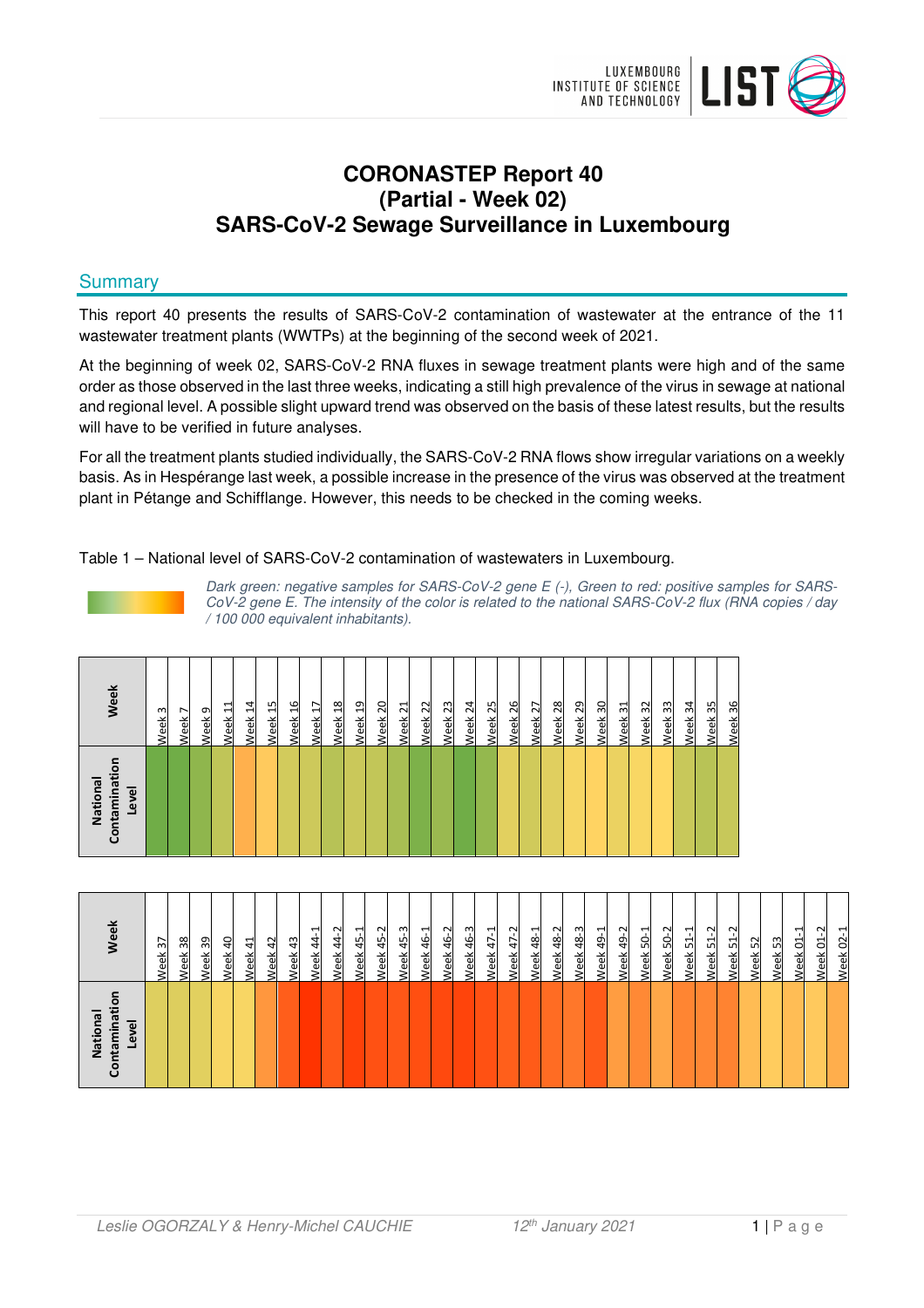

Figure 1a – RT-qPCR quantification time-course monitoring of SARS-CoV-2 (E gene) in Luxembourgish wastewater samples from December 2019 to January 2021. Grey squares: daily-confirmed cases for Luxembourgish residents (https://data.public.lu/fr/datasets/donnees-covid19/), Blue dots: cumulative SARS-CoV-2 flux (RNA copies / day / 100 000 equivalent inhabitants).



Figure 1b - Close-up of Figure 1a showing results from September 1<sup>st</sup> on.

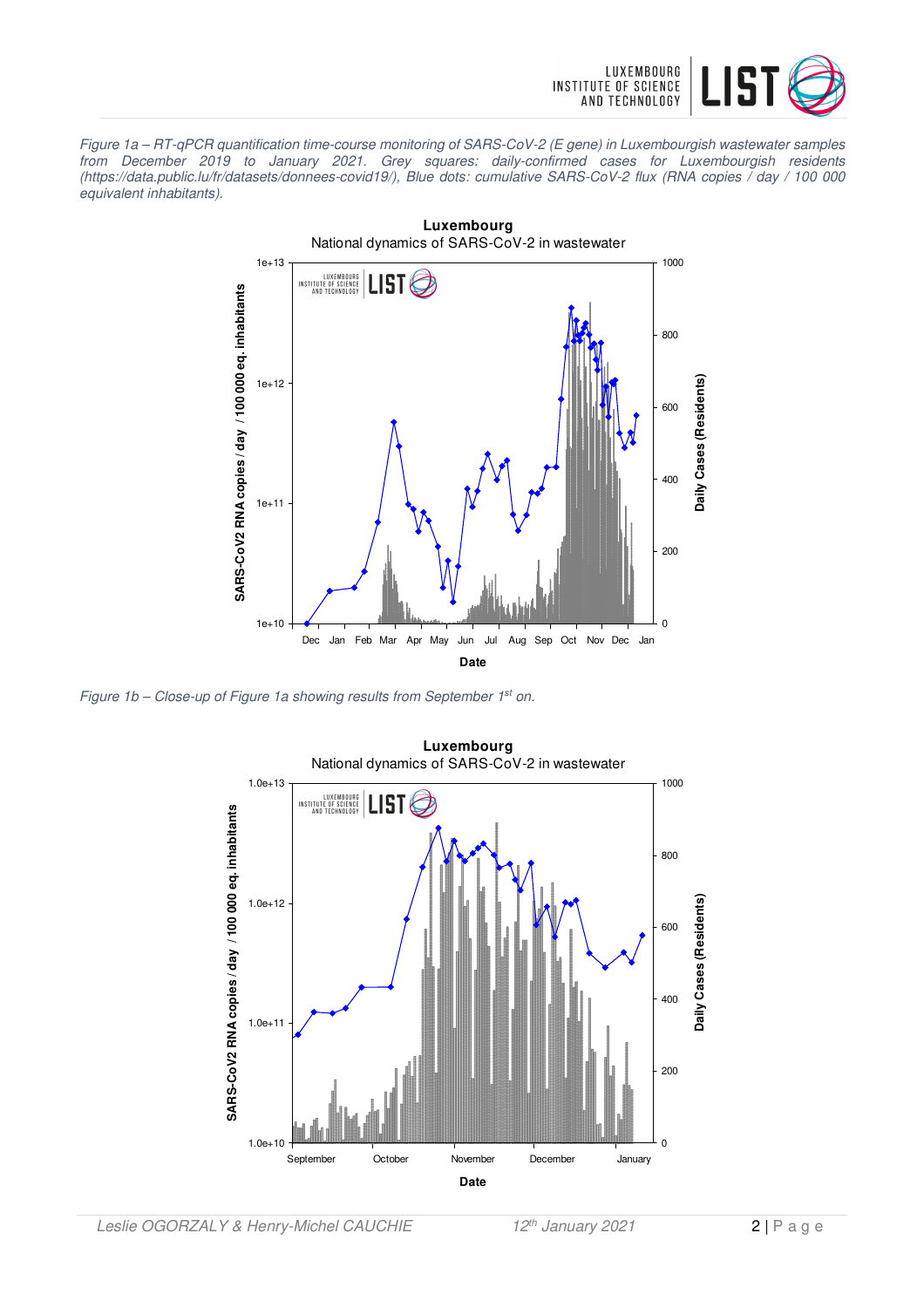

Table 2 - Level of SARS-CoV-2 contamination of each analyzed wastewater treatment plant in Luxembourg during the second wave. BEG: Beggen, BET: Bettembourg, SCH: Schifflange, BLE: Bleesbruck, MER: Mersch, PET: Pétange, HES: Hespèrange, ECG: Echternach, UEB: Uebersyren, GRE: Grevenmacher, TRO: Troisvierges, BOE: Boevange sur Attert, WIL: Wiltz



Dark green: negative samples for SARS-CoV-2 gene E (-), Green to red: positive samples for SARS-CoV-2 gene E. The intensity of the color is related to the RT-qPCR signal (Ct values) Grey boxes: no data

|            | <b>First wave</b> |         |                    |                             |                                                                             |                    |                    |                    |                    |                    |                    |                                         |                    |      |                    |                    |                    |                                          |                    |         |                    |         |                    |         |                    |         |         |         |                      | <b>Second wave</b> |                        |                          |           |              |                       |           |                        |           |           |               |           |                 |                      |                              |           |                |                    |         |                            |                                        |
|------------|-------------------|---------|--------------------|-----------------------------|-----------------------------------------------------------------------------|--------------------|--------------------|--------------------|--------------------|--------------------|--------------------|-----------------------------------------|--------------------|------|--------------------|--------------------|--------------------|------------------------------------------|--------------------|---------|--------------------|---------|--------------------|---------|--------------------|---------|---------|---------|----------------------|--------------------|------------------------|--------------------------|-----------|--------------|-----------------------|-----------|------------------------|-----------|-----------|---------------|-----------|-----------------|----------------------|------------------------------|-----------|----------------|--------------------|---------|----------------------------|----------------------------------------|
| WWTP       | Week <sub>9</sub> | Week 11 | Week <sub>14</sub> | 5<br>$\overline{ }$<br>Week | Week <sub>16</sub><br>$\overline{r}$<br>$\overline{ }$<br>Week <sup>-</sup> | Week <sub>18</sub> | Week <sub>19</sub> | Week <sub>20</sub> | Week <sub>21</sub> | Week <sub>22</sub> | Week <sub>23</sub> | Week <sub>24</sub><br>Week <sub>2</sub> | Week <sub>26</sub> | Week | Week <sub>28</sub> | Week <sub>29</sub> | Week <sub>30</sub> | Week <sub>32</sub><br>Week <sub>31</sub> | Week <sub>33</sub> | Week 34 | Week <sub>35</sub> | Week 36 | Week <sub>37</sub> | Week 38 | Week <sub>39</sub> | Week 40 | Week 41 | Week 42 | Week 44-1<br>Week 43 | 44-2<br>Week       | Week 45-2<br>Week 45-1 | $\mathbf{c}$<br>Week 45- | Week 46-1 | 46-2<br>Week | $\sim$<br>46-<br>Week | Week 47-1 | Week 47-2<br>Week 48-1 | Week 48-2 | Week 48-3 | ſ<br>Week 49- | Week 49-2 | $50-1$<br>Week! | Week <sub>50-2</sub> | $\overline{ }$<br>51<br>Week | Week 51-2 | $\sim$<br>Week | Week <sub>52</sub> | Week 53 | $\overline{ }$<br>Week 01- | $\sim$<br><b>Week 02-2</b><br>Week 01- |
| <b>BEG</b> |                   |         |                    |                             |                                                                             |                    |                    |                    |                    |                    |                    |                                         |                    |      |                    |                    |                    |                                          |                    |         |                    |         |                    |         |                    |         |         |         |                      |                    |                        |                          |           |              |                       |           |                        |           |           |               |           |                 |                      |                              |           |                |                    |         |                            |                                        |
| <b>BET</b> |                   |         |                    |                             |                                                                             |                    |                    |                    |                    |                    |                    |                                         |                    |      |                    |                    |                    |                                          |                    |         |                    |         |                    |         |                    |         |         |         |                      |                    |                        |                          |           |              |                       |           |                        |           |           |               |           |                 |                      |                              |           |                |                    |         |                            |                                        |
| <b>SCH</b> |                   |         |                    |                             |                                                                             |                    |                    |                    |                    |                    |                    |                                         |                    |      |                    |                    |                    |                                          |                    |         |                    |         |                    |         |                    |         |         |         |                      |                    |                        |                          |           |              |                       |           |                        |           |           |               |           |                 |                      |                              |           |                |                    |         |                            |                                        |
| <b>BLE</b> |                   |         |                    |                             |                                                                             |                    |                    |                    |                    |                    |                    |                                         |                    |      |                    |                    |                    |                                          |                    |         |                    |         |                    |         |                    |         |         |         |                      |                    |                        |                          |           |              |                       |           |                        |           |           |               |           |                 |                      |                              |           |                |                    |         |                            |                                        |
| <b>MER</b> |                   |         |                    |                             |                                                                             |                    |                    |                    |                    |                    |                    |                                         |                    |      |                    |                    |                    |                                          |                    |         |                    |         |                    |         |                    |         |         |         |                      |                    |                        |                          |           |              |                       |           |                        |           |           |               |           |                 |                      |                              |           |                |                    |         |                            |                                        |
| <b>PET</b> |                   |         |                    |                             |                                                                             |                    |                    |                    |                    |                    |                    |                                         |                    |      |                    |                    |                    |                                          |                    |         |                    |         |                    |         |                    |         |         |         |                      |                    |                        |                          |           |              |                       |           |                        |           |           |               |           |                 |                      |                              |           |                |                    |         |                            |                                        |
| <b>HES</b> |                   |         |                    |                             |                                                                             |                    |                    |                    |                    |                    |                    |                                         |                    |      |                    |                    |                    |                                          |                    |         |                    |         |                    |         |                    |         |         |         |                      |                    |                        |                          |           |              |                       |           |                        |           |           |               |           |                 |                      |                              |           |                |                    |         |                            |                                        |
| <b>ECH</b> |                   |         |                    |                             |                                                                             |                    |                    |                    |                    |                    |                    |                                         |                    |      |                    |                    |                    |                                          |                    |         |                    |         |                    |         |                    |         |         |         |                      |                    |                        |                          |           |              |                       |           |                        |           |           |               |           |                 |                      |                              |           |                |                    |         |                            |                                        |
| <b>UEB</b> |                   |         |                    |                             |                                                                             |                    |                    |                    |                    |                    |                    |                                         |                    |      |                    |                    |                    |                                          |                    |         |                    |         |                    |         |                    |         |         |         |                      |                    |                        |                          |           |              |                       |           |                        |           |           |               |           |                 |                      |                              |           |                |                    |         |                            |                                        |
| <b>GRE</b> |                   |         |                    |                             |                                                                             |                    |                    |                    |                    |                    |                    |                                         |                    |      |                    |                    |                    |                                          |                    |         |                    |         |                    |         |                    |         |         |         |                      |                    |                        |                          |           |              |                       |           |                        |           |           |               |           |                 |                      |                              |           |                |                    |         |                            |                                        |
| <b>TRO</b> |                   |         |                    |                             |                                                                             |                    |                    |                    |                    |                    |                    |                                         |                    |      |                    |                    |                    |                                          |                    |         |                    |         |                    |         |                    |         |         |         |                      |                    |                        |                          |           |              |                       |           |                        |           |           |               |           |                 |                      |                              |           |                |                    |         |                            |                                        |
| <b>BOE</b> |                   |         |                    |                             |                                                                             |                    |                    |                    |                    |                    |                    |                                         |                    |      |                    |                    |                    |                                          |                    |         |                    |         |                    |         |                    |         |         |         |                      |                    |                        |                          |           |              |                       |           |                        |           |           |               |           |                 |                      |                              |           |                |                    |         |                            |                                        |
| <b>WIL</b> |                   |         |                    |                             |                                                                             |                    |                    |                    |                    |                    |                    |                                         |                    |      |                    |                    |                    |                                          |                    |         |                    |         |                    |         |                    |         |         |         |                      |                    |                        |                          |           |              |                       |           |                        |           |           |               |           |                 |                      |                              |           |                |                    |         |                            |                                        |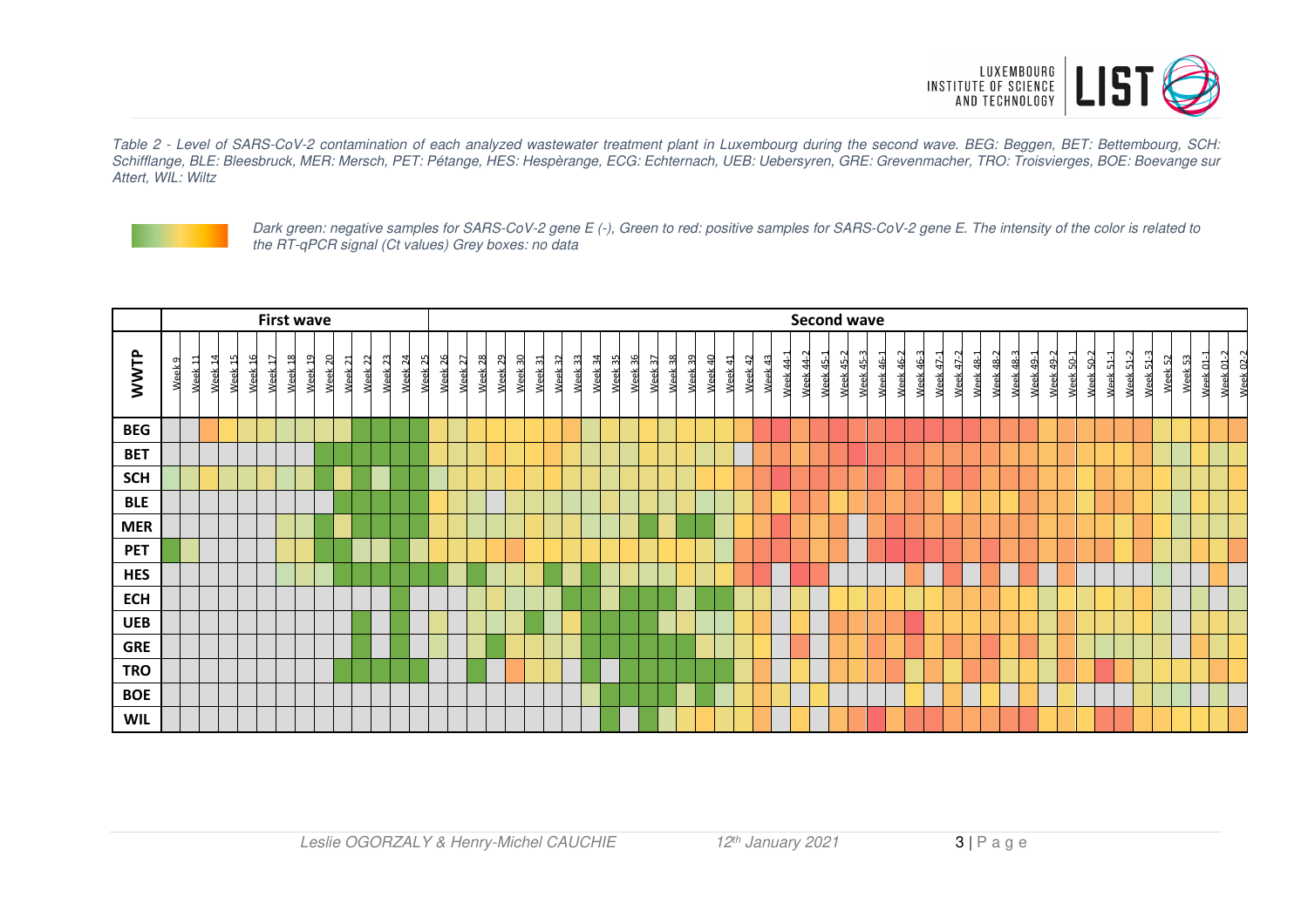

Figure 2a – RT-qPCR quantification time-course monitoring of SARS-CoV-2 (E gene) in the four most impacted wastewater treatment plants from March 2020 to January 2021. Grey squares: daily-confirmed cases for the contributory area of each wastewater treatment plant, dots: SARS-CoV-2 flux (RNA copies / day / 10 000 equivalent inhabitants).







**Date**

**Bettembourg**

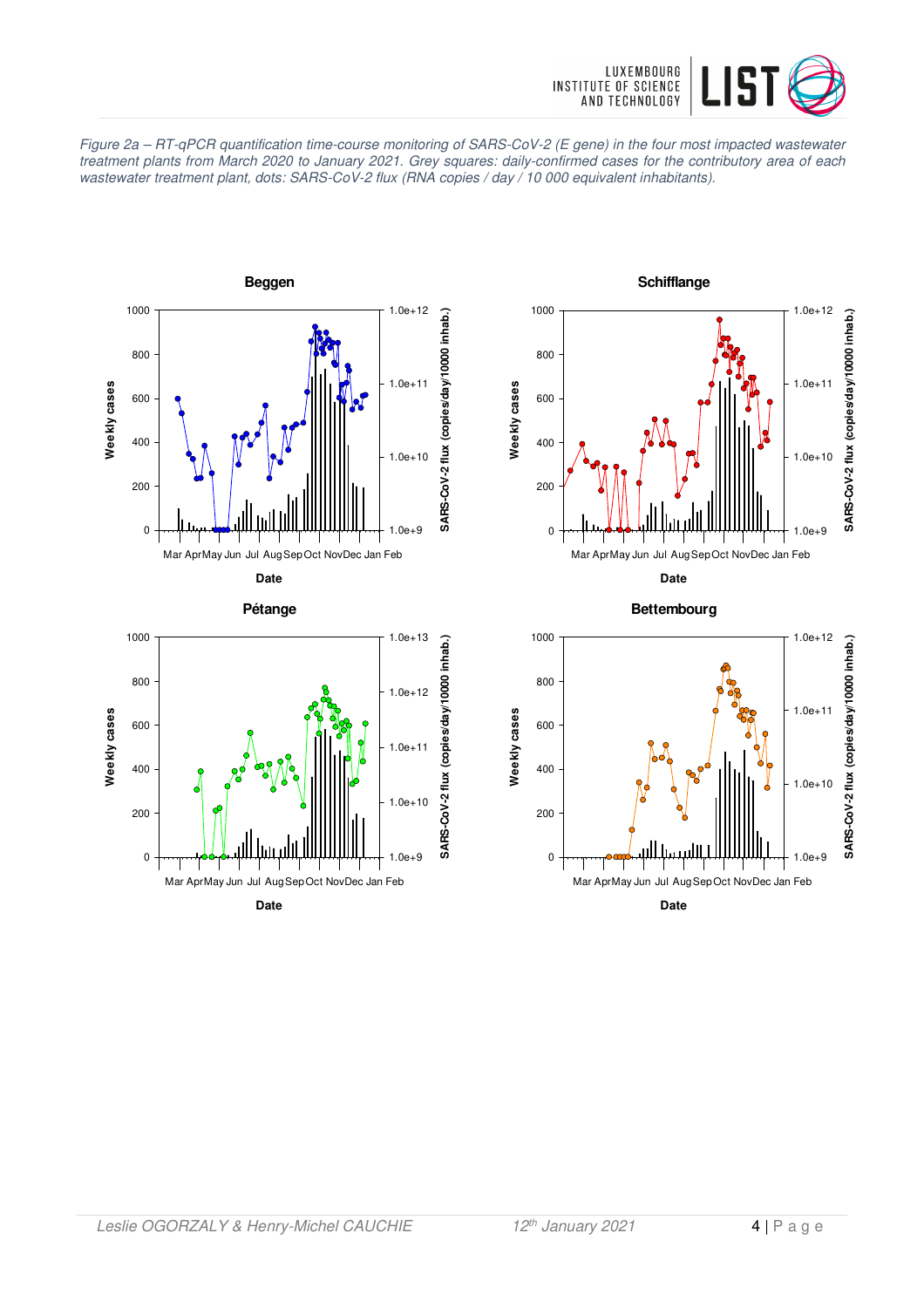

#### Figure 2b - Close-up of Figure 2a showing results from September 1st on.











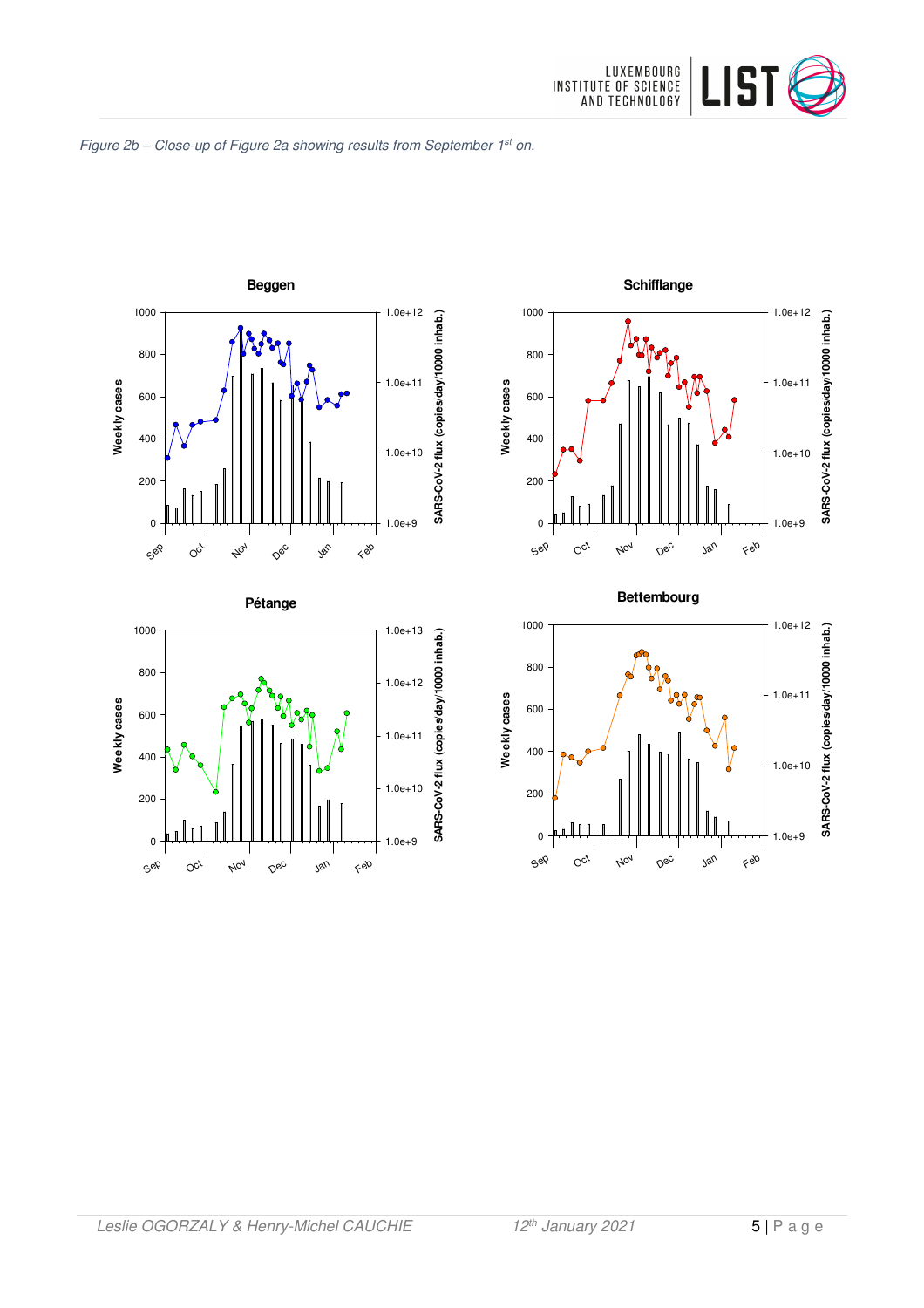

Figure 3a – RT-qPCR quantification time-course monitoring of SARS-CoV-2 (E gene) in Hespérange, Mersch and Boevangesur-Attert wastewater treatment plants from March 2020 to January 2021. Grey squares: daily-confirmed cases for the contributory area of each wastewater treatment plant, dots: SARS-CoV-2 flux (RNA copies / day / 10 000 equivalent inhabitants).





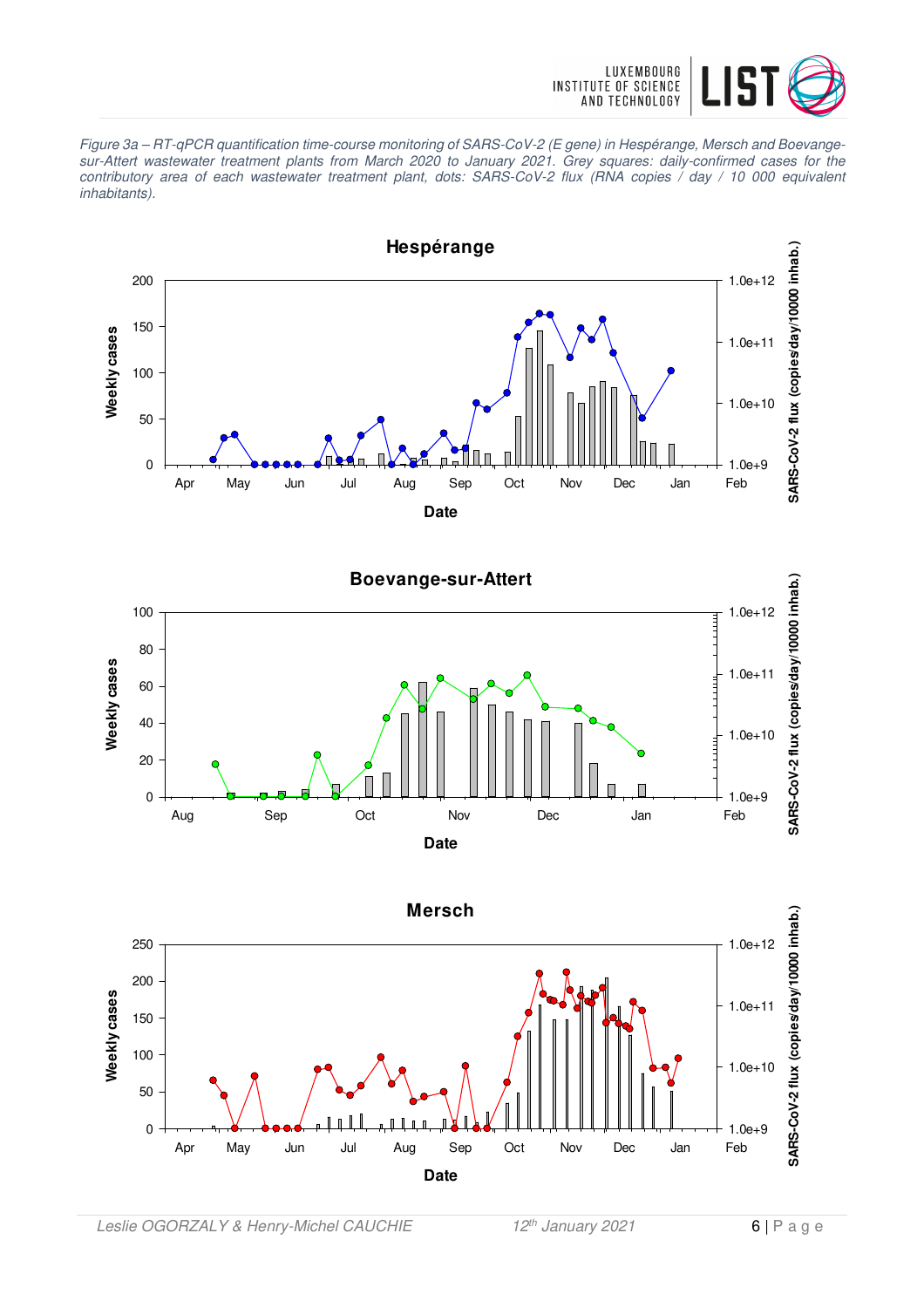







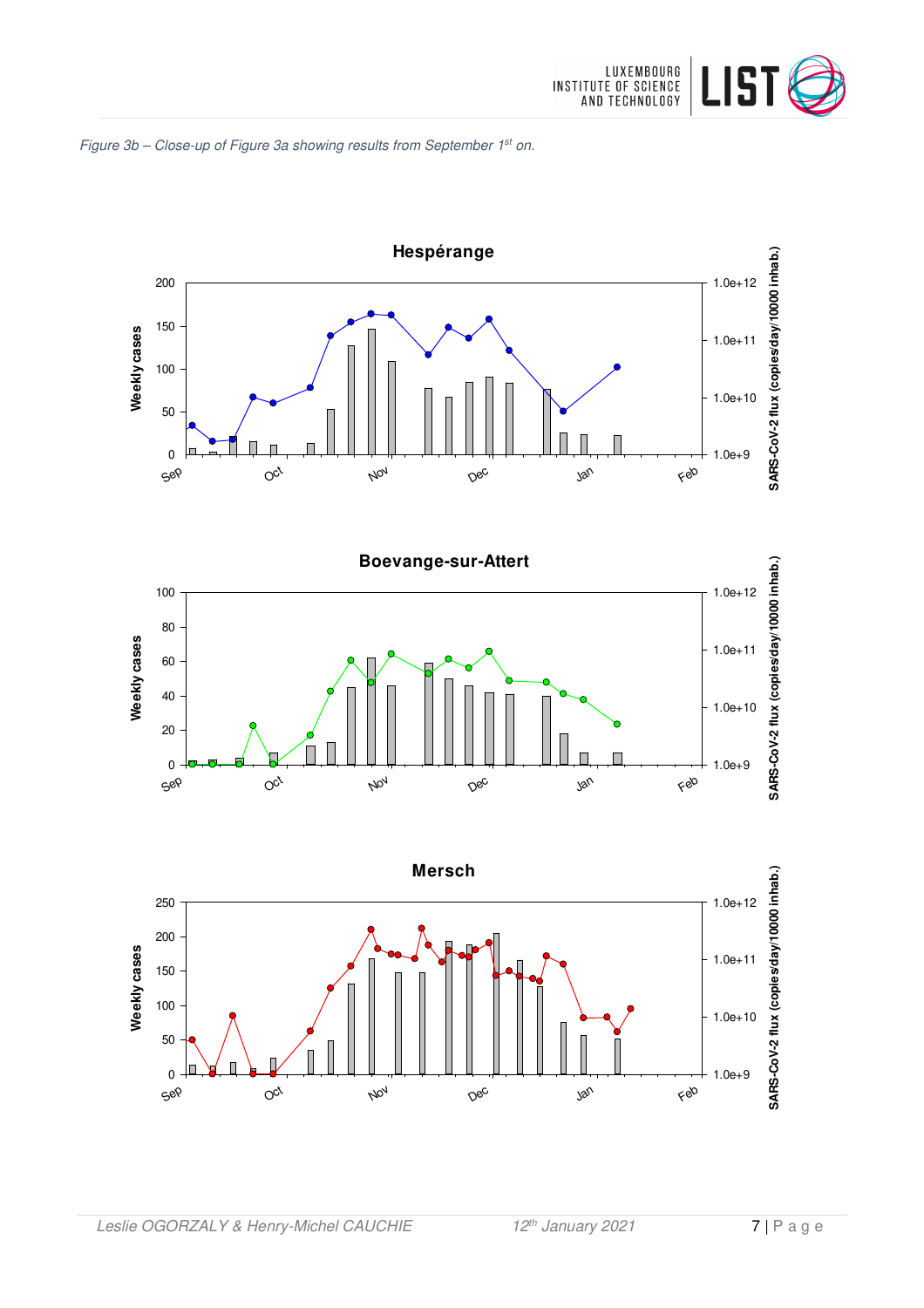

Figure 4a – RT-qPCR quantification time-course monitoring of SARS-CoV-2 (E gene) in SIDEST wastewater treatment plants from March 2020 to January 2021. Grey squares: daily-confirmed cases for the contributory area of each wastewater treatment plant, dots: SARS-CoV-2 flux (RNA copies / day / 10 000 equivalent inhabitants).





**Date**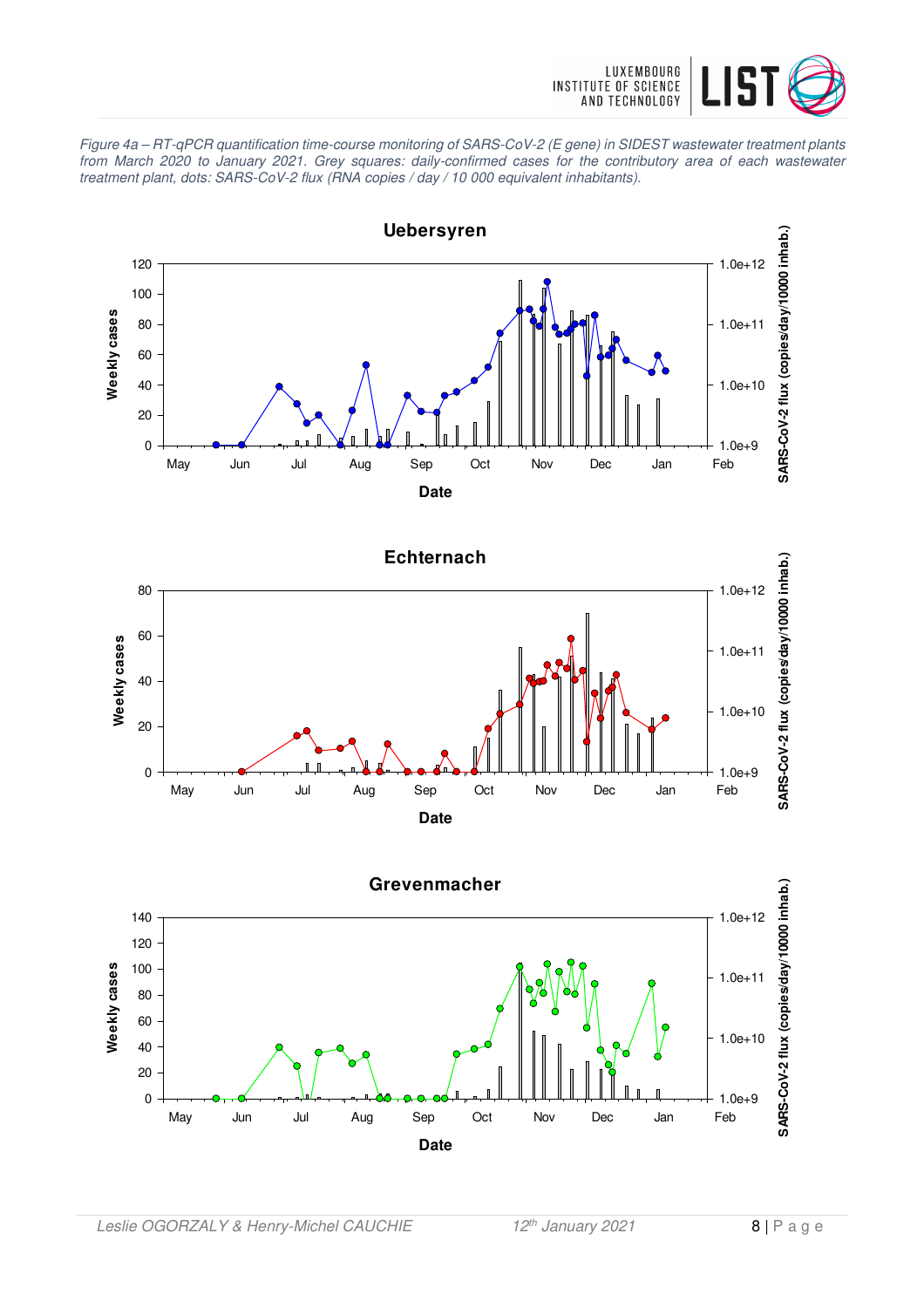







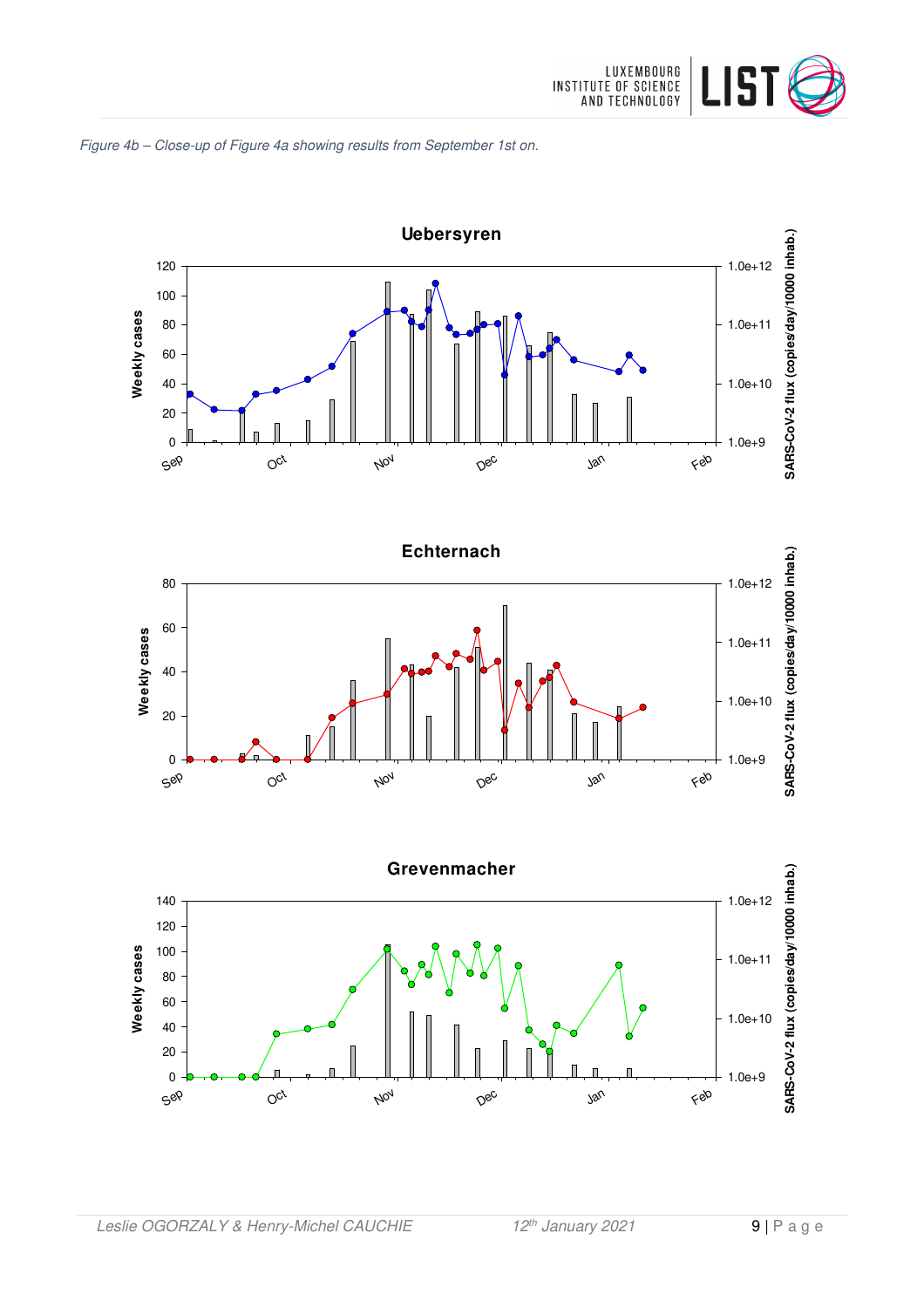

Figure 5a – RT-qPCR quantification time-course monitoring of SARS-CoV-2 (E gene) in SIDEN wastewater treatment plants from March 2020 to January 2021. Grey squares: daily-confirmed cases for the contributory area of each wastewater treatment plant, dots: SARS-CoV-2 flux (RNA copies / day / 10 000 equivalent inhabitants).



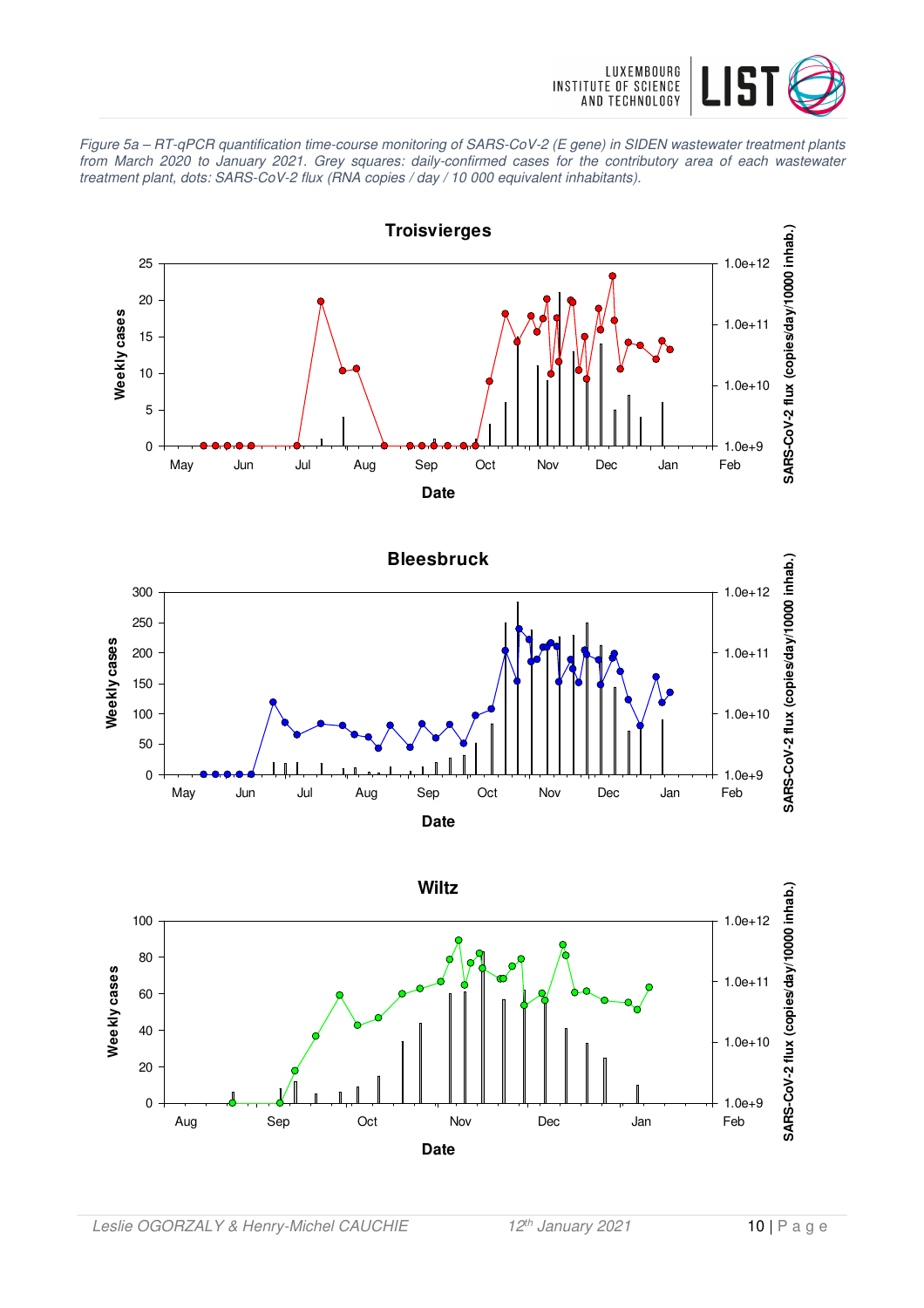







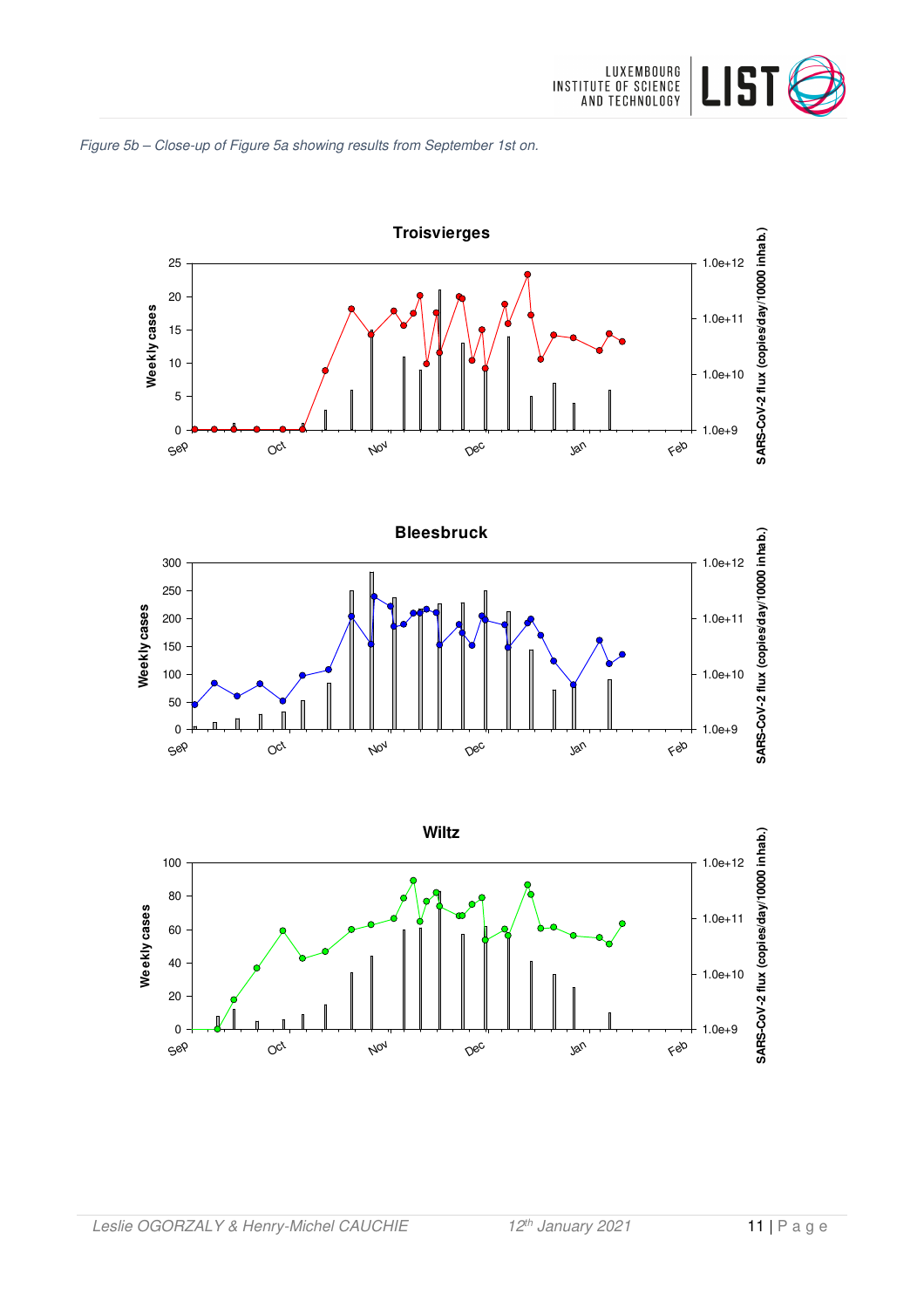

#### Table 3- Timing of sewage sampling since the beginning of the CORONASTEP study

|                     | 2019                      |                                 |                        |                             |                       |                                       |            |                               |                  |                                                                   |                                 |            |                                          |                                |                |                |      |                   |                                       | 2020         |            |                |            |            |         |                    |            |            |         |                         |            |                         |            |                  |                        |                       |                    |            |                      |                              |                     |                 | 2021    |                |            |                                          |            |             |         |                          |  |
|---------------------|---------------------------|---------------------------------|------------------------|-----------------------------|-----------------------|---------------------------------------|------------|-------------------------------|------------------|-------------------------------------------------------------------|---------------------------------|------------|------------------------------------------|--------------------------------|----------------|----------------|------|-------------------|---------------------------------------|--------------|------------|----------------|------------|------------|---------|--------------------|------------|------------|---------|-------------------------|------------|-------------------------|------------|------------------|------------------------|-----------------------|--------------------|------------|----------------------|------------------------------|---------------------|-----------------|---------|----------------|------------|------------------------------------------|------------|-------------|---------|--------------------------|--|
| <b>WWTP</b>         | inhabitants)<br>eg<br>Seg | £,<br>ᇃ<br>Inhabitan<br>윤<br>ទី | $\overline{4}$<br>Week | m<br>$\overline{a}$<br>Week | $\frac{9}{4}$<br>Week | $\overline{\phantom{0}}$<br>ഗ<br>Week | ന<br>Week  | $\overline{ }$<br><b>Week</b> | $\sigma$<br>Week | $\mathbf{\mathbf{\mathbf{\mathsf{H}}}}$<br>$\overline{ }$<br>Week | $\overline{14}$<br>Week<br>Week | 15<br>Week | $\frac{9}{16}$<br>$\overline{1}$<br>Week | $\frac{8}{19}$<br>Week<br>Week | 20<br>Week     | $\overline{z}$ | Week | $\approx$<br>Week | 23<br>$\overline{24}$<br>Week<br>Week | l 53<br>Week | 26<br>Week | 27<br>Week     | 28<br>Week | 29<br>Week | Week 30 | $\sqrt{3}$<br>Week | 32<br>Week | 33<br>Week | Week 34 | $\frac{55}{25}$<br>Week | 96<br>Week | $\frac{1}{2}$<br>畜<br>Š | 38<br>Week | <u>ဆ</u><br>Week | $\overline{a}$<br>Week | $\frac{4}{1}$<br>Week | $\ddot{a}$<br>Week | 43<br>Week | $\frac{4}{3}$<br>eek | $\frac{4}{5}$<br><b>Veek</b> | $\frac{9}{4}$<br>ъ́ | 47<br>Week<br>Š | 48<br>畜 | 49<br>Week     | 50<br>Week | $\overline{ }$<br>$\overline{2}$<br>Week | 52<br>Week | Week 53     | Week 01 | Week 02<br>Total samples |  |
| Beggen              | 210000                    | 139731                          |                        |                             |                       |                                       |            |                               |                  |                                                                   |                                 |            |                                          |                                |                |                |      |                   |                                       |              |            |                |            |            |         |                    |            |            |         |                         |            |                         |            |                  |                        |                       |                    |            |                      |                              |                     |                 |         | $\overline{2}$ |            |                                          |            |             |         | 155                      |  |
| Bettembourg         | 95000                     | 53606                           |                        |                             |                       |                                       |            |                               |                  |                                                                   |                                 |            |                                          |                                |                |                |      |                   |                                       |              |            |                |            |            |         |                    |            |            |         |                         |            |                         |            |                  |                        |                       |                    |            |                      |                              |                     |                 |         |                |            |                                          |            |             |         | 48                       |  |
| Schifflange         | 90000                     | 68143                           |                        |                             |                       |                                       |            |                               |                  |                                                                   |                                 |            |                                          |                                |                |                |      |                   |                                       |              |            |                |            |            |         |                    |            |            |         |                         |            |                         |            |                  |                        |                       |                    |            |                      |                              |                     |                 |         | $\overline{2}$ |            |                                          |            |             |         | $\sqrt{63}$              |  |
| Bleesbrück          | 80000                     | 30930                           |                        |                             |                       |                                       |            |                               |                  |                                                                   |                                 |            |                                          |                                |                |                |      |                   |                                       |              |            |                |            |            |         |                    |            |            |         |                         |            |                         |            |                  |                        |                       |                    |            |                      |                              |                     |                 |         |                |            |                                          |            |             |         | 47                       |  |
| Mersch              | 70000                     | 30473                           |                        |                             |                       |                                       |            |                               |                  |                                                                   |                                 |            |                                          |                                |                |                |      |                   |                                       |              |            |                |            |            |         |                    |            |            |         |                         |            |                         |            |                  |                        |                       |                    |            |                      |                              |                     |                 |         |                |            |                                          |            |             |         | <b>50</b>                |  |
| Pétange             | 50000                     | 59481                           |                        |                             |                       |                                       |            |                               |                  |                                                                   |                                 |            |                                          |                                |                |                |      |                   |                                       |              |            |                |            |            |         |                    |            |            |         |                         |            |                         |            |                  |                        |                       |                    |            |                      |                              |                     |                 |         |                |            |                                          |            |             |         | 58                       |  |
| Hesperange          | 36000                     | 15479                           |                        |                             |                       |                                       |            |                               |                  |                                                                   |                                 |            |                                          |                                |                |                |      |                   |                                       |              |            |                |            |            |         |                    |            |            |         |                         |            |                         |            |                  |                        |                       |                    |            |                      |                              |                     |                 |         |                |            |                                          |            |             |         | $02$ 37                  |  |
| Echternach          | 36000                     | 7499                            |                        |                             |                       |                                       |            |                               |                  |                                                                   |                                 |            |                                          |                                |                |                |      |                   |                                       |              |            |                |            |            |         |                    |            |            |         |                         |            |                         |            |                  |                        |                       |                    |            |                      |                              |                     |                 |         |                |            |                                          |            |             |         | $1$ 38                   |  |
| Uebersyren          | 35000                     | 18600                           |                        |                             |                       |                                       |            |                               |                  |                                                                   |                                 |            |                                          |                                |                |                |      |                   |                                       |              |            |                |            |            |         |                    |            |            |         |                         |            |                         |            |                  |                        |                       |                    |            |                      |                              |                     |                 |         |                |            |                                          |            |             |         | 41                       |  |
| Grevenmacher        | 47000                     | 9835                            |                        |                             |                       |                                       |            |                               |                  |                                                                   |                                 |            |                                          |                                |                |                |      |                   |                                       |              |            |                |            |            |         |                    |            |            |         |                         |            |                         |            |                  |                        |                       |                    |            |                      |                              |                     |                 |         |                |            |                                          |            |             |         | 41                       |  |
| Troisvierges        | 5000                      | 3411                            |                        |                             |                       |                                       |            |                               |                  |                                                                   |                                 |            |                                          |                                |                |                |      |                   |                                       |              |            |                |            |            |         |                    |            |            |         |                         |            |                         |            |                  |                        |                       |                    |            |                      |                              |                     |                 |         |                |            |                                          |            |             |         | $\sqrt{41}$              |  |
| Boevange sur Attert | 15000                     | 1170                            |                        |                             |                       |                                       |            |                               |                  |                                                                   |                                 |            |                                          |                                |                |                |      |                   |                                       |              |            |                |            |            |         |                    |            |            |         |                         |            |                         |            |                  |                        |                       |                    |            |                      |                              |                     |                 |         |                |            |                                          |            |             |         | $0$ 22                   |  |
| Wiltz               | 16500                     | 6944                            |                        |                             |                       |                                       |            |                               |                  |                                                                   |                                 |            |                                          |                                |                |                |      |                   |                                       |              |            |                |            |            |         |                    |            |            |         |                         |            |                         |            |                  |                        |                       |                    |            |                      |                              |                     |                 |         | $\overline{2}$ |            |                                          |            |             |         | $\sqrt{31}$              |  |
| <b>Total</b>        | 785500                    | 445302                          |                        | 2 <sup>1</sup>              | $\overline{2}$        | 2 <sup>1</sup>                        | $\sqrt{2}$ |                               | $\overline{2}$   |                                                                   | $\overline{2}$                  |            |                                          | 5 <sup>1</sup><br>5            | 6 <sup>7</sup> |                | 8    | 10                | 8<br>11 <sup>1</sup>                  | 8            | 9          | $\overline{7}$ | 11         | 9          | 11      |                    | 11         | 10         | 12      | 12 <sup>1</sup>         | 12         | 13                      | 13<br> 13  |                  | 13                     | 13                    | l 12               | 13         | 19   28              |                              | 35 24               |                 |         | 37 24 24       |            | 35                                       | 13         | $9 \mid 23$ |         | 11 572                   |  |
| Pop Lux (2019)      |                           | 613901                          |                        |                             |                       |                                       |            |                               |                  |                                                                   |                                 |            |                                          |                                |                |                |      |                   |                                       |              |            |                |            |            |         |                    |            |            |         |                         |            |                         |            |                  |                        |                       |                    |            |                      |                              |                     |                 |         |                |            |                                          |            |             |         |                          |  |
|                     |                           | 72.54%                          |                        |                             |                       |                                       |            |                               |                  |                                                                   |                                 |            |                                          |                                |                |                |      |                   |                                       |              |            |                |            |            |         |                    |            |            |         |                         |            |                         |            |                  |                        |                       |                    |            |                      |                              |                     |                 |         |                |            |                                          |            |             |         |                          |  |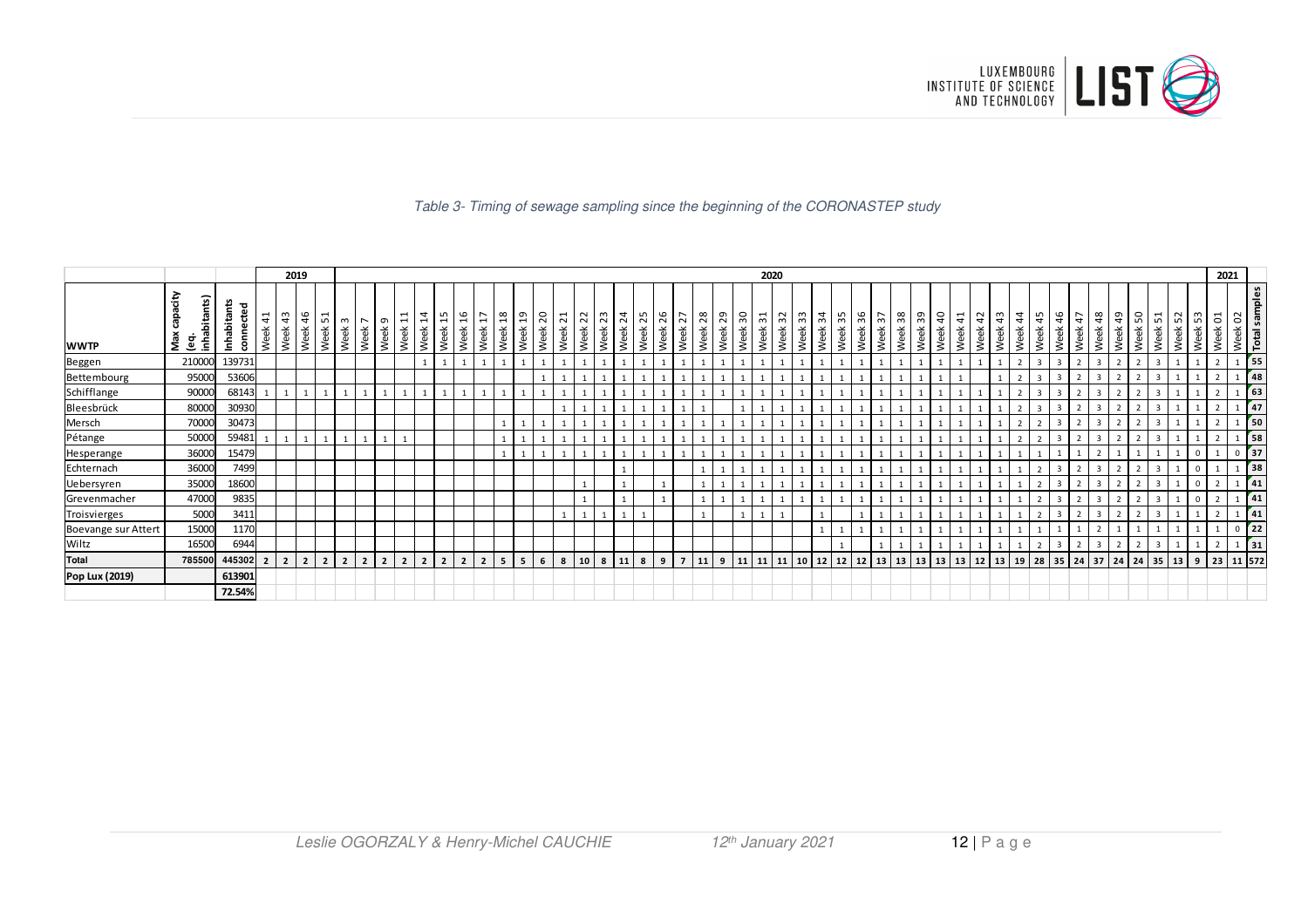# Materials and Methods



#### **Sewage samples**

From March 2020 to January 2021, up to thirteen WWTPs were sampled at the inlet of the plant according to the planning presented in Table 3. The operators of the WWTPs sampled a 24-h composite sample of 96 samples according to your own sampling procedure. Composite sample was stored at 4°C until sample processing.

#### **Sample processing**

The samples were transported to the laboratory at 4°C and viral RNA was isolated on the day of sampling. Larger particles (debris, bacteria) were removed from the samples by pelleting using centrifugation at 2,400 x g for 20 min at 4°C. A volume of 120 mL of supernatant was filtered through Amicon® Plus-15 centrifugal ultrafilter with a cut-off of 10 kDa (Millipore) by centrifugation at 3,220 x g for 25 min at 4°C. The resulting concentrate was collected and 140 µL of each concentrate was then processed to extract viral RNA using the QIAamp Viral RNA mini kit (Qiagen) according to the manufacturer's protocol. Elution of RNA was done in 60 μL of elution buffer.

#### **Real-time One-Step RT-PCR**

Samples are screened for the presence of *Sarbecovirus (Coronaviridae, Betacoronaviruses*) and/or SARS-CoV-2 virus RNA by two distinct real-time one-step RT-PCR, one on the E gene (Envelope small membrane protein) and the second on the N gene (nucleoprotein). The E gene real-time RT-PCR can detect Sarbecoviruses, i.e. SARS-CoV, SARS-CoV-2 and closely related bat viruses. In the context of the COVID19 pandemic, it can be assumed that only SARS-CoV-2 strains will be detected by this assay given that SARS-CoV virus has been eradicated and other bat viruses do not commonly circulate in the human population. The E gene assay is adapted from Corman et al. [17]. The N gene real-time RT-PCR assay (N1 assay) specifically detects SARS-CoV-2 virus. It is adapted from the CDC protocol<sup>1</sup>. The two primers/probe sets are presented in Table 3. The RTqPCR protocols and reagents were all provided by the LIH.

| <b>Target</b> | <b>Primer name</b> | Primer sequence (5' to 3')                     | <b>References</b> |
|---------------|--------------------|------------------------------------------------|-------------------|
| E gene        | E Sarbeco F1       | 5-ACAGGTACGTTAATAGTTAATAGCGT-3                 | Corman et al.,    |
|               | E Sarbeco R2       | 5-ATATTGCAGCAGTACGCACACA-3                     | 2020              |
|               | E Sarbeco P1       | 5'-FAM-ACACTAGCCATCCTTACTGCGCTTCG-BHQ1         |                   |
| N gene        | 2019-nCoV N1 Fw    | 5'-GAC CCC AAA ATC AGC GAA AT-3'               | CDC               |
|               | 2019-nCoV N1 Rv    | 5'-TCT GGT TAC TGC CAG TTG AAT CTG-3'          |                   |
|               | 2019-nCoV N1 Probe | 5'-FAM-ACC CCG CAT TAC GTT TGG TGG ACC-BHQ1-3' |                   |

#### Table 4 – RT-qPCR primer-probe sets

Each reaction contained 5 μL of RNA template, 5 μL of TaqPath 1-step RT-qPCR MasterMix (A15299, Life Technologies), 0.5 µL of each primer (20 µM) and probe (5 µM) and the reaction volume was adjusted to a final volume of 20 μL with molecular biology grade water. Thermal cycling reactions were carried out at 50 °C for 15 min, followed by 95 °C for 2 min and 45 cycles of 95 °C for 3 sec and 58°C (E gene) or 55°C (N gene) for 30 sec using a Viia7 Real-Time PCR Detection System (Life Technologies). Reactions were considered positive (limit of detection – LOD) if the cycle threshold (Ct value) was below 40 cycles.

<sup>1</sup> https://www.cdc.gov/coronavirus/2019-ncov/downloads/rt-pcr-panel-primer-probes.pdf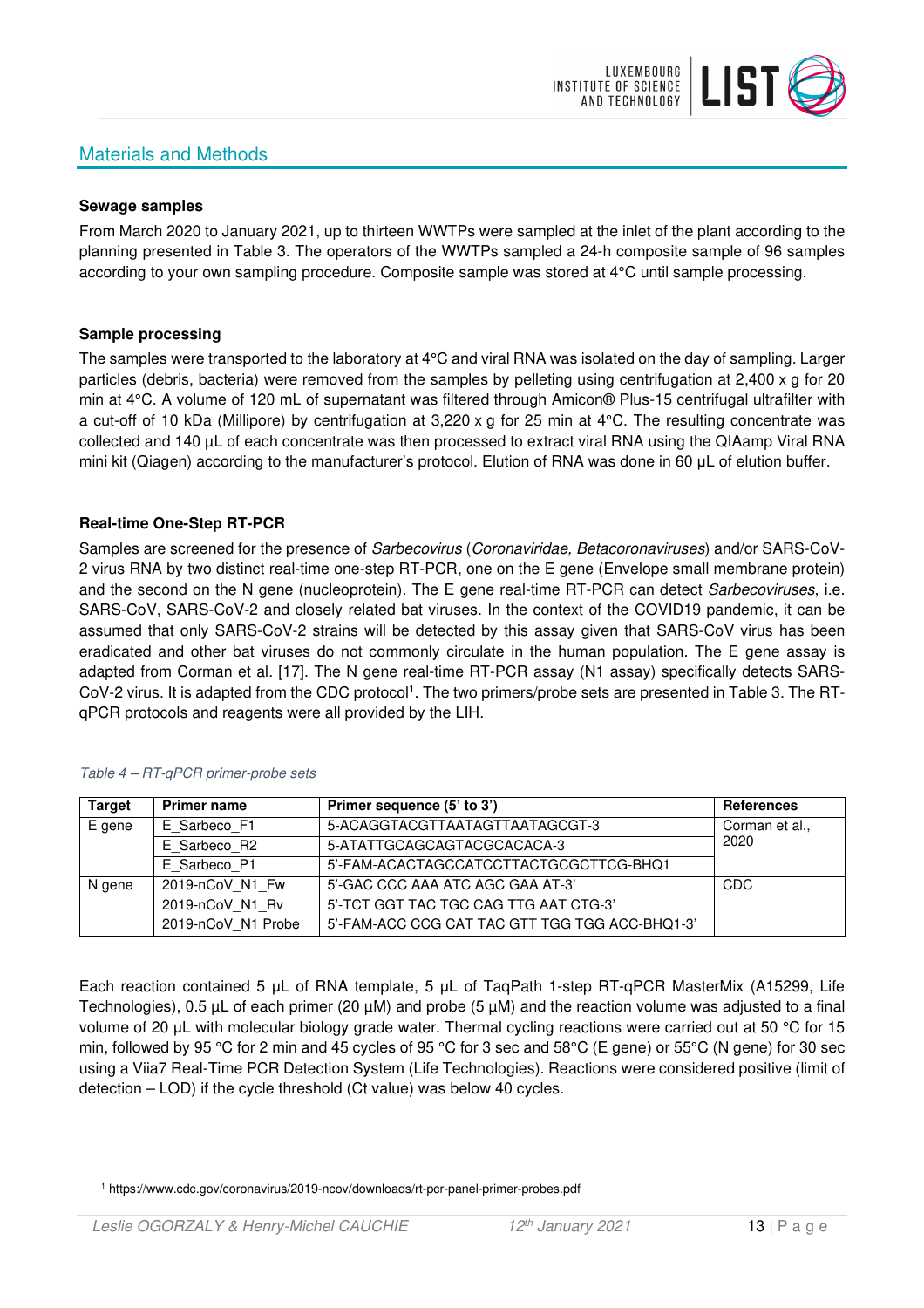

### **Controls**

A non-target RNA fragment commercially available (VetMAX™ Xeno™ IPC and VetMAX™ Xeno™ IPC Assay, ThermoFischer Scientific) was added to the viral RNA extract from sewage concentrates as an internal positive control (IPC). This IPC-RNA is used to control the performance of the RT-qPCR (E gene) and to detect the presence of RT-qPCR inhibitors.

Viral RNA copies quantification of both targeting genes in wastewater samples was performed using RT-qPCR standard curves generated using EDX SARS-CoV-2 Standard (Biorad). This standard is manufactured with synthetic RNA transcripts containing 5 targets (E, N, S, ORF1a, and RdRP genes of SARS-CoV-2, 200,000 copies/mL each). Using such a standard, the limits of quantification (LOQ) of both RT-qPCR assays were estimated to 1 RNA copy per reaction (Figure 6).



Figure 6 – RT-qPCR standard curves established for both targeting genes (E gene and N gene) of SARS-CoV-2 using a commercially available standard (Biorad).

## **Data interpretation**

A sample is declared positive for the presence of SARS-CoV-2 if both targets (E and N gene) are detected with Ct values less than or equal to the LOQ. If only one target is detected or if target genes are detected with Ct values between the LOD and the LOQ, samples are reported as presumptive positive (+/-). A sample is declared negative when no target genes are detected (Ct values superior to the LOD).

In case of presumptive positive, sample is tested again using another RT-qPCR detection assay (Allplex 2019 nCoV Assay, Seegene). This commercially available detection kit is a multiplex real-time RT-PCR assay for simultaneous detection of three target genes of SARS-CoV-2 in a single tube. The assay is designed to detect RdRP and N genes specific for SARS-CoV-2, and E gene specific for all Sarbecovirus including SARS-CoV-2.

As shown in Figure 7, a highly significant correlation (Pearson Correlation,  $R^2=0.964$ ,  $p = 5.979.10^{-24}$ ) was obtained between the SARS-CoV-2 RNA concentrations estimated using the E gene and the N gene, respectively. Therefore, only the E gene results were presented in this report.